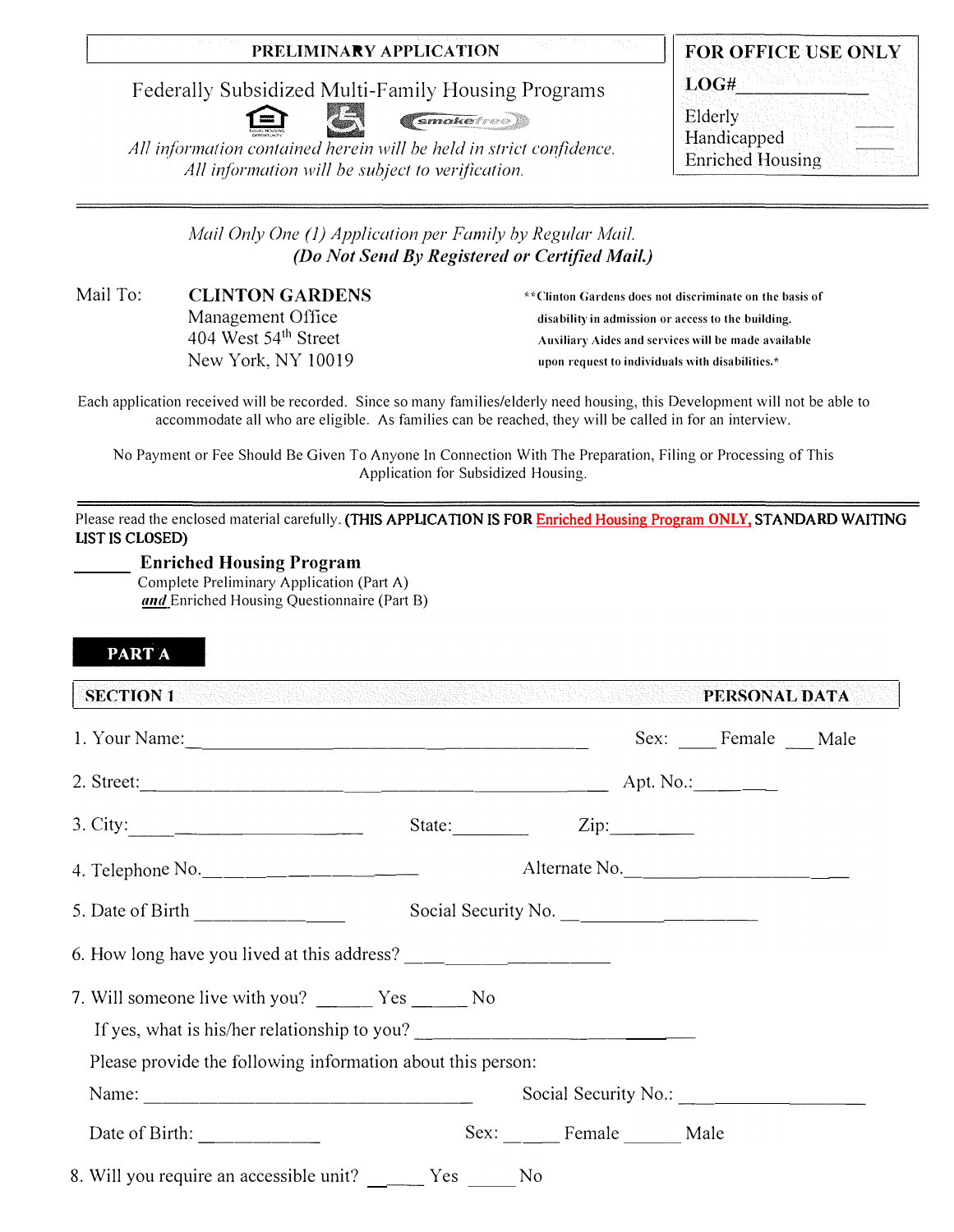# **INCOME INFORMATION:** Head of Household

| <b>Head of Household</b> | <b>Dollar Value</b>                   | Description |
|--------------------------|---------------------------------------|-------------|
| Social Security/SSI      | $\mathbb{S}$<br>$per$ $\qquad \qquad$ |             |
| Pension                  | \$<br>per                             |             |
| Employment               | \$<br>per                             |             |
| Disability               | $\mathbb{S}$<br>per                   |             |
| Interest/Dividends       | $\mathbb{S}$<br>per                   |             |
| Other                    | \$<br>per                             |             |

# **INCOME INFORMATION: Second Person**

| <b>Second Person</b> | <b>Dollar Value</b>                   | Description |
|----------------------|---------------------------------------|-------------|
| Social Security/SSI  | \$<br>per                             |             |
| Pension              | \$<br>per                             |             |
| Employment           | $\mathbb{S}$<br>$per$ $\qquad \qquad$ |             |
| Disability           |                                       |             |
| Interest/Dividends   | \$<br><b>Example 1</b>                |             |
| Other                | \$<br>per                             |             |

ASSET INFORMATION: Indicate Type of Account (Checking, Savings, Certificate of Deposit, and which person is the owner)

| <b>BANK</b> | ACCOUNT# | <b>BALANCE</b> | <b>HEAD/OTHER</b> |
|-------------|----------|----------------|-------------------|
|             |          |                |                   |
|             |          |                |                   |
|             |          |                |                   |
|             |          |                |                   |
|             |          |                |                   |
|             |          |                |                   |
|             |          |                |                   |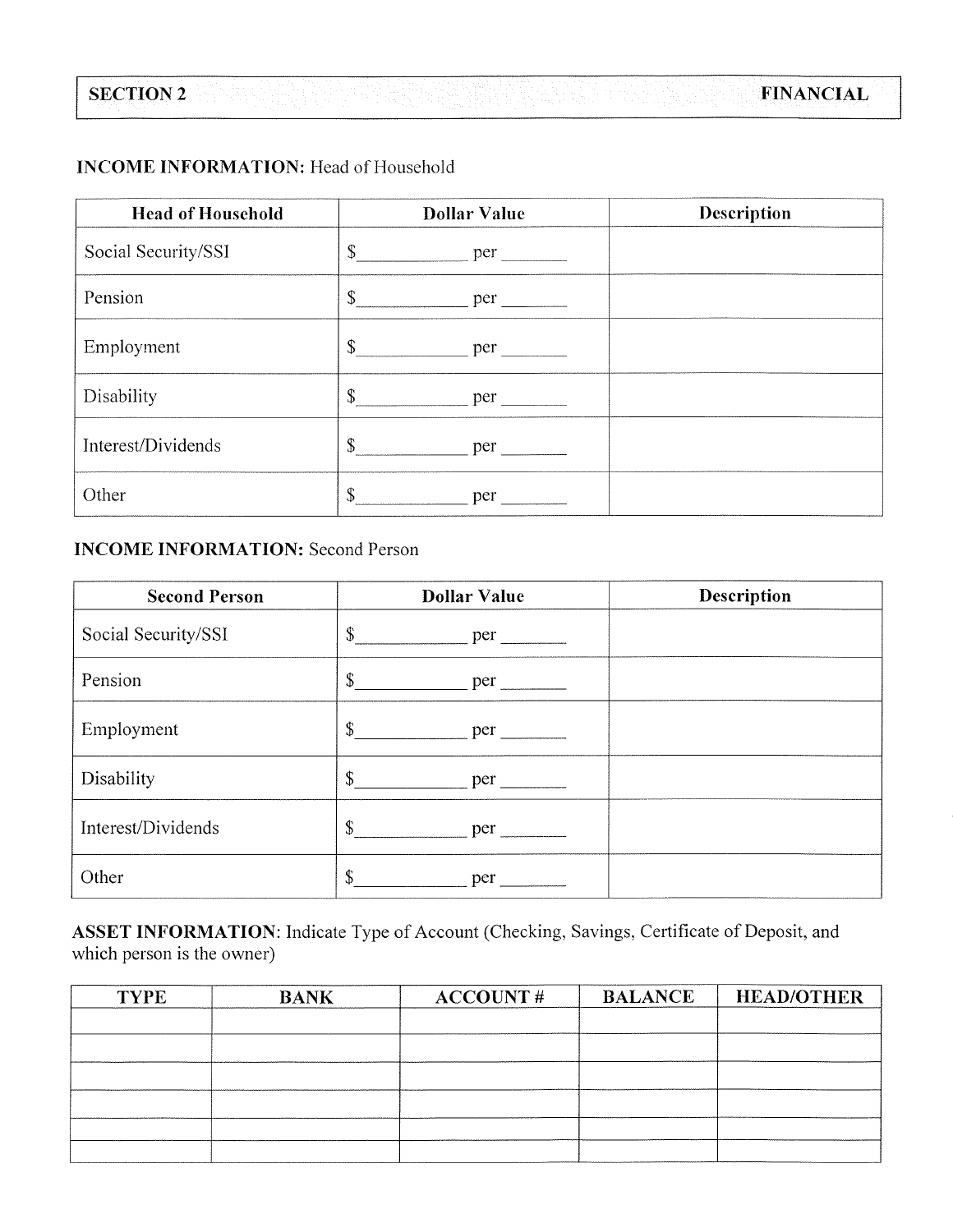| Stocks and Bonds (Total Value): \$                                 |                                                                                                     |
|--------------------------------------------------------------------|-----------------------------------------------------------------------------------------------------|
| Other Assets:                                                      |                                                                                                     |
| Do you now own Real Estate? Yes No If "Yes", what is the value? \$ |                                                                                                     |
| years? Yes No                                                      | Has any family member disposed of any asset for less than fair market value during the past two (2) |
| If "Yes", explain:                                                 |                                                                                                     |

| <b>SECTION 3</b> |  | <b>MEDICAL</b> |
|------------------|--|----------------|
|                  |  |                |
|                  |  |                |
|                  |  |                |
|                  |  |                |
|                  |  |                |
|                  |  |                |
|                  |  |                |
|                  |  |                |
|                  |  |                |

## **Medical Expenses:**

What are the medical expenses anticipated to be paid by your household in the coming 12 month period?

(Do not include expenses that will be paid for you, or reimbursed by an  $\mathbb{S}$ outside agency such as Medicare)

#### **Handicap Expenses:**

This question applies Only if a family member is Handicapped or Disabled. What are the medical expenses anticipated to be paid by your household in the coming 12 month period?

**(Do not include** expenses that will be paid for you, or reimbursed by an  $\mathbb{S}$ outside agency such as Medicare)

Three personal references (Please note that letters from these references will be requested). Family/Friends Not Acceptable – (e.g. employers, doctors, social workers, clergyman, etc.)

| Name                                     | Address |                                                                                                        | Phone |  |
|------------------------------------------|---------|--------------------------------------------------------------------------------------------------------|-------|--|
| Name                                     | Address |                                                                                                        | Phone |  |
| Name                                     | Address |                                                                                                        | Phone |  |
|                                          |         |                                                                                                        |       |  |
|                                          |         | Do you currently use illegal drugs or abuse alcohol? Yes No                                            |       |  |
| state sex offender registration program? |         | Are you or the other household member currently subject to a lifetime registration requirement under a |       |  |
|                                          |         | Head of Household: Yes No Other Household Member: Yes No                                               |       |  |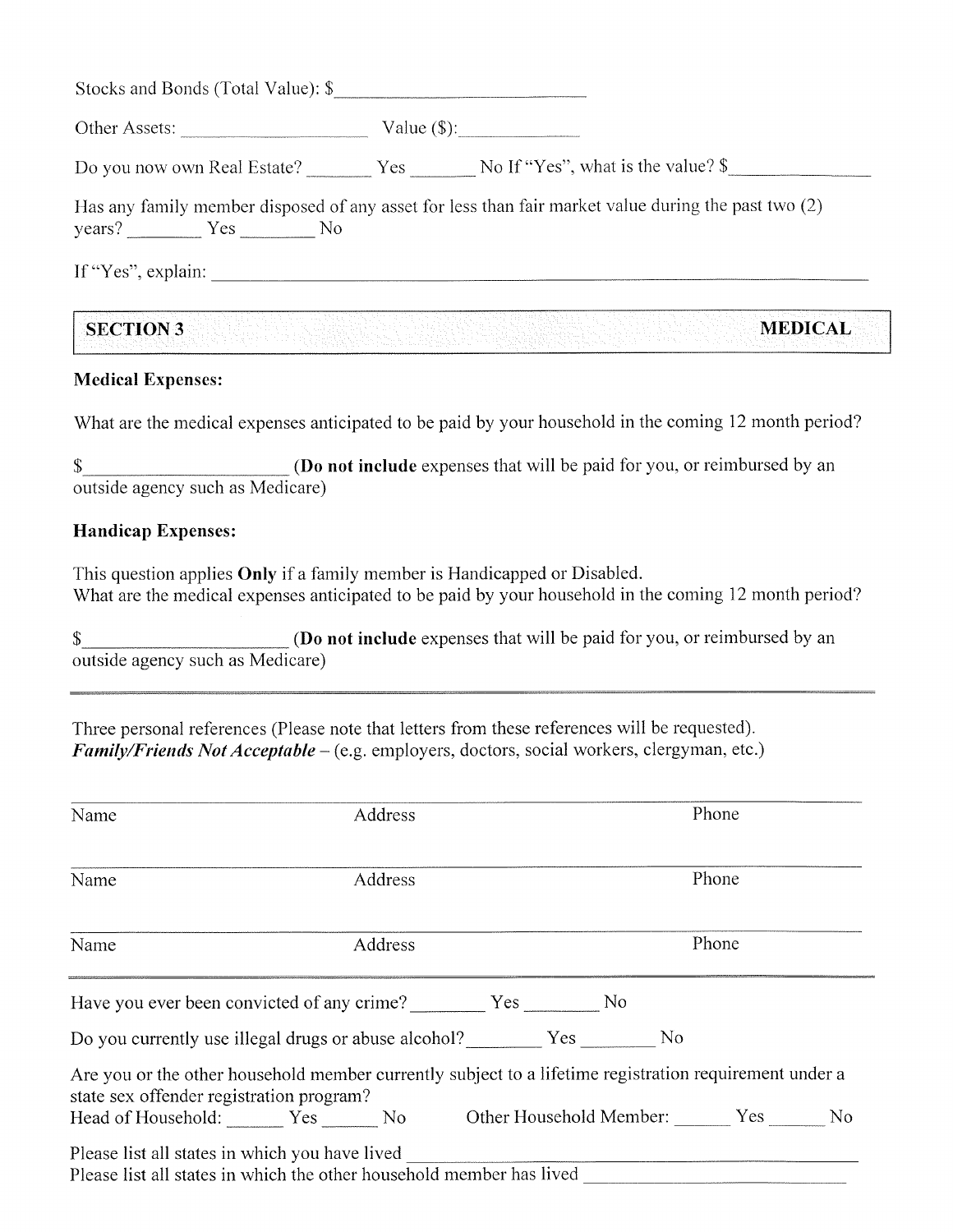# **Project Based or Tenant Based Subsidy**

| Do you live in Public Housing, State Housing, or Federal Housing and receive the benefit of a monthly<br>housing assistance payment? Yes No No                                                                                                             |
|------------------------------------------------------------------------------------------------------------------------------------------------------------------------------------------------------------------------------------------------------------|
|                                                                                                                                                                                                                                                            |
|                                                                                                                                                                                                                                                            |
| Telephone No. of Project Manager                                                                                                                                                                                                                           |
| The following information is required for statistical purposes so that the Department of HUD may<br>determine the degree to which its programs are utilized. This information must be completed. It will not<br>affect the processing of this application. |
| <b>Racial Group Identification</b> (used for statistical purposes only). Please check one group which<br>identifies the Head of Household:                                                                                                                 |
| <b>Example 21</b> American Indian or Alaskan Native<br>White (Non-Hispanic Origin)                                                                                                                                                                         |
| Black (Non-Hispanic Origin)<br>Asian or Pacific Islander                                                                                                                                                                                                   |
| Hispanic<br>$\qquad \qquad \text{Other:} \qquad \qquad \text{Other:}$                                                                                                                                                                                      |
| PLEASE DO NOT MAIL MORE THAN ONE APPLICATION PER FAMILY. IF MORE<br>THAN ONE APPLICATION IS RECEIVED, ALL APPLICATIONS SUBMITTED BY THE<br><b>FAMILY WILL BE DROPPED TO THE BOTTOM OF THE LIST!</b>                                                        |
| I declare that I have not submitted more than one application and I am not included in anyone else's<br>application. I declare that the statements contained in this application are true and complete to the<br>best of my knowledge.                     |
| WARNING: Willful false statements or misrepresentation are a criminal offense under section 1001<br>of Title 18 of the U.S. Code.                                                                                                                          |
| Date<br>Signature                                                                                                                                                                                                                                          |
| <b>Program Information:</b>                                                                                                                                                                                                                                |
| How did you hear about this Development?: ____ Sign posted on building ____ Newspaper                                                                                                                                                                      |
| Local organization or church ___ Friend or family ___ Enriched Housing List                                                                                                                                                                                |
| Fair Housing Counseling Center<br>Other                                                                                                                                                                                                                    |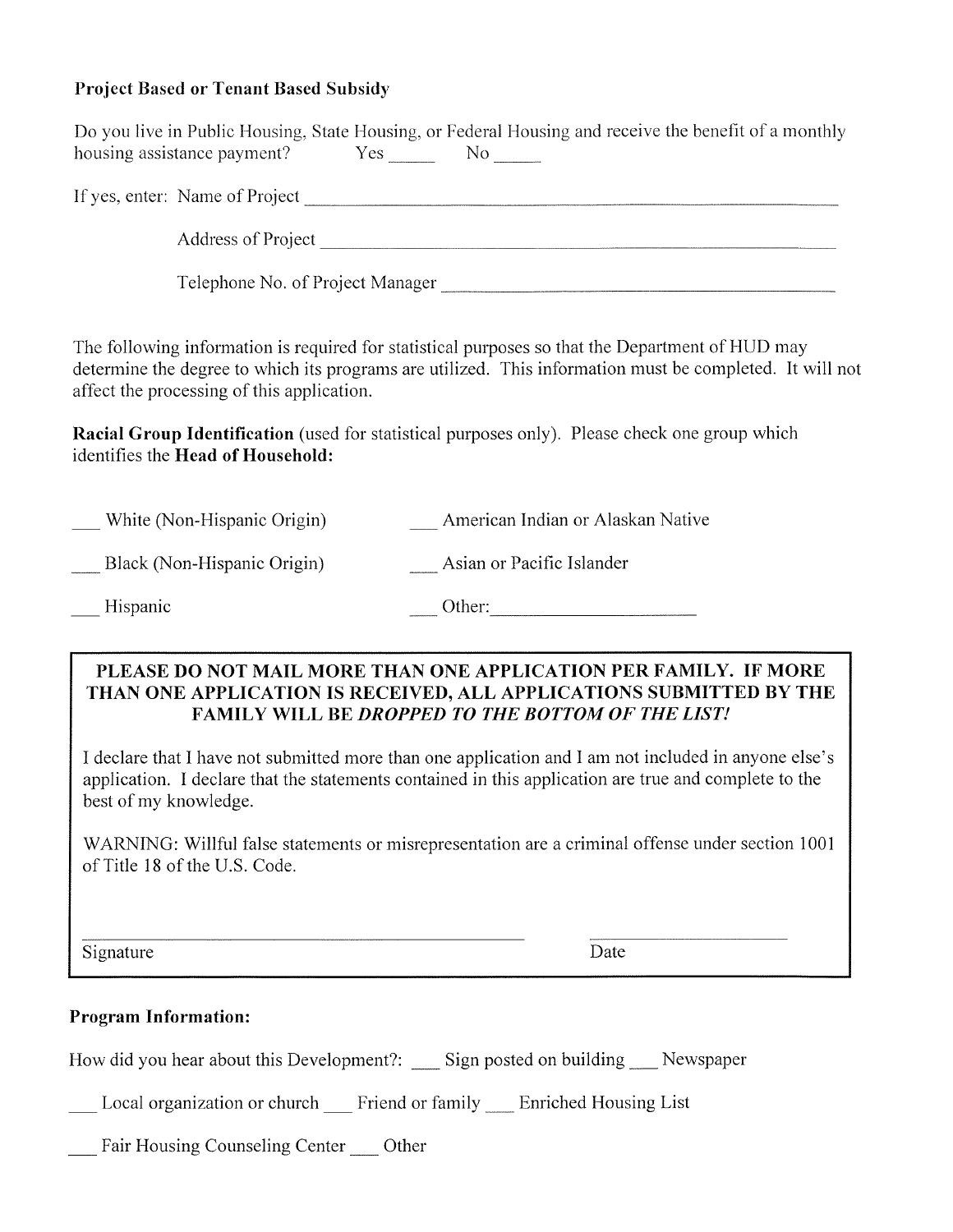# New York Foundation for Senior Citizens **Enriched Housing Program Summary**

#### **WHAT IS IT?**

A special program, it offers an enriched group living arrangement in the community as an alternative to institutionalization in nursing homes and domiciliary care facilities for the physically frail elderly over 65 whose independent functioning is no longer possible. These are individuals who need assistance in caring for themselves in order to continue to reside in their own homes. This enriched arrangement provides assistance in meal preparation, shopping, housekeeping and personal care necessary to enable them to continue living within the community.

#### **WHO SPONSORS IT?**

New York Foundation for Senior Citizens, Inc. (NYFSC) is a non-profit, non-sectarian social service agency. NYFSC conducts this program under contract with the New York State Department of Health.

#### **WHAT DOES THE PROGRAM OFFER?**

Each older person in the program has his or her own studio or one bedroom apartment. Enriched Housing residents benefit from shared group experience but each lives as independently as possible with a variety of home care and social services available as needed.

## **WHERE ARE THE APARTMENTS? WHAT ARE THEY LIKE?**

They are located at Clinton Gardens, 404 W. 54th Street, between 9th and 10th Avenues in Manhattan, a beautiful, elevator building for Section 8 eligible low income persons. Every Enriched Housing apartment has a fully equipped modern kitchen and a fully equipped modern bathroom. A communal dining area and socialization space are available for the residents of the program.

#### **WHAT SERVICES ARE PROVIDED FOR THE RESIDENTS?**

New York Foundation for Senior Citizens' homemaker/personal care and social service staff provide:

- Limited personal care.
- Help with laundry and housekeeping.
- Assistance in attending recreational activities.
- One hot cooked meal daily. Seven days a week the residents enjoy this meal together in the congregate dining room. Provisions are made for additional food needs. Residents are involved in menu-planning in consultation with a dietitian.
- Help in obtaining social services and transportation for medical care.
- Staff can be reached around the clock in case of emergency.

#### **WHO IS ELIGIBLE?**

To be eligible, applicants must meet certain age, health and income requirements.

Age: Applicants must be 65 years of age or older.

Health: The older person must be functionally impaired but must not require full-time personal care or skilled nursing care. For instance, the older person may need help with shopping or cooking, but should be able to feed him or herself. The older person may need help getting in or out of the tub but should be able to wash him or herself.

Income: Applicants may not have an income of more than \$46,700.00 a year from all sources, \$53,400.00 a year per couple.

#### **WHAT IS THE COST?**

This is a non-profit program. The minimum fee for the Enriched Housing program, including rent, food, utilities and services is \$1,309.00 a month. A special Enriched Housing program SSI supplement up to \$1,535.00 per month is available for persons whose income falls below the cost of the program's services and who are otherwise financially eligible. Fees for persons with monthly income above \$1,555.00 will be determined on a sliding scale.

#### **HOW DOES ONE APPLY?**

To apply fill out Part A & Part B of application.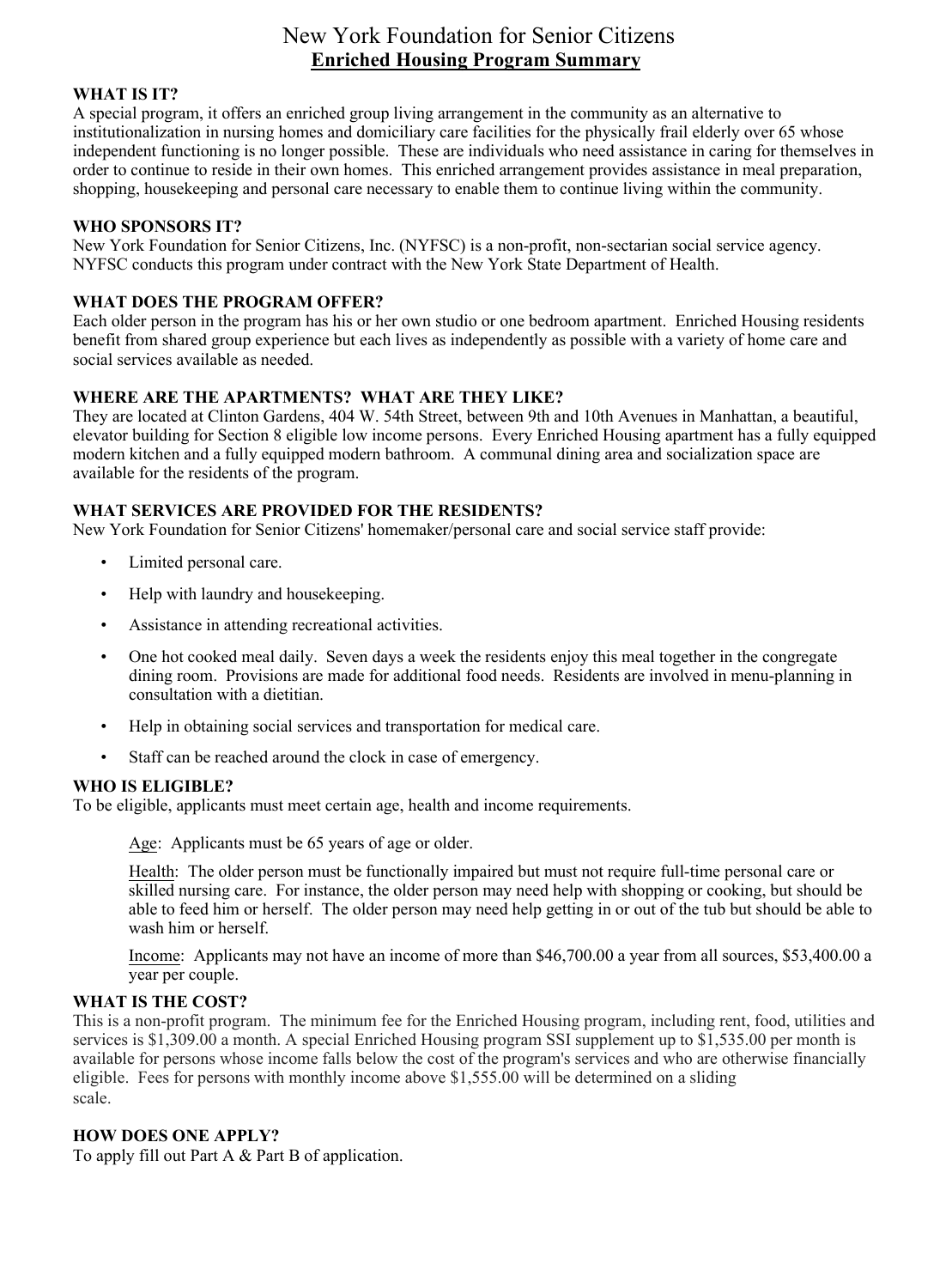# **PART B**

# **ENRICHED HOUSING QUESTIONNAIRE**

PLEASE NOTE: Apply for either the Enriched Housing, which provides support services, or Standard Housing Program. To apply for Enriched Housing; complete information on this sheet, Part B, as well as the Preliminary Application, Part A.

Please read enclosed information on the Enriched Housing Program before filling out this application. To apply for the Enriched Housing Program, please answer all the questions listed below:

| <b>SECTION 1</b>                                                            | ing ting ting ting the set of the term of the second company of the design of the second that the second the s |                         |                                                                                                                 | PERSONAL DATA         |
|-----------------------------------------------------------------------------|----------------------------------------------------------------------------------------------------------------|-------------------------|-----------------------------------------------------------------------------------------------------------------|-----------------------|
|                                                                             |                                                                                                                | Social Security No:     |                                                                                                                 |                       |
|                                                                             |                                                                                                                |                         |                                                                                                                 | $City:$ State: $Zip:$ |
| 4. How long have you lived at this address? Day Tel. No. 2008. Day Tel. No. |                                                                                                                |                         |                                                                                                                 |                       |
| 5. Date of Birth:                                                           |                                                                                                                | Sex: Female ______ Male |                                                                                                                 |                       |
| 6. Emergency Contacts:                                                      |                                                                                                                |                         |                                                                                                                 |                       |
| Name                                                                        |                                                                                                                | Address                 |                                                                                                                 | Phone                 |
| Name                                                                        | Address                                                                                                        |                         |                                                                                                                 | Phone                 |
| <b>SECTION 2</b>                                                            |                                                                                                                |                         | <u>ter and description of the complete state of the second state of the second state of the second state of</u> | PRESENT HOUSING       |
| <b>Present Housing Type:</b>                                                |                                                                                                                |                         |                                                                                                                 |                       |
| __ Apartment Building                                                       |                                                                                                                |                         |                                                                                                                 |                       |
| Hotel                                                                       |                                                                                                                |                         |                                                                                                                 |                       |
| <b>Adult Home</b>                                                           |                                                                                                                |                         |                                                                                                                 |                       |
|                                                                             |                                                                                                                |                         |                                                                                                                 |                       |
| Do you receive Medicare: ____ Yes ___ No                                    |                                                                                                                |                         |                                                                                                                 |                       |
| If "Yes" your Medicare number:                                              |                                                                                                                |                         |                                                                                                                 |                       |
| Do you receive Medicaid: ____ Yes ____ No                                   |                                                                                                                |                         |                                                                                                                 |                       |
| If "Yes" your Medicaid number:                                              |                                                                                                                |                         |                                                                                                                 |                       |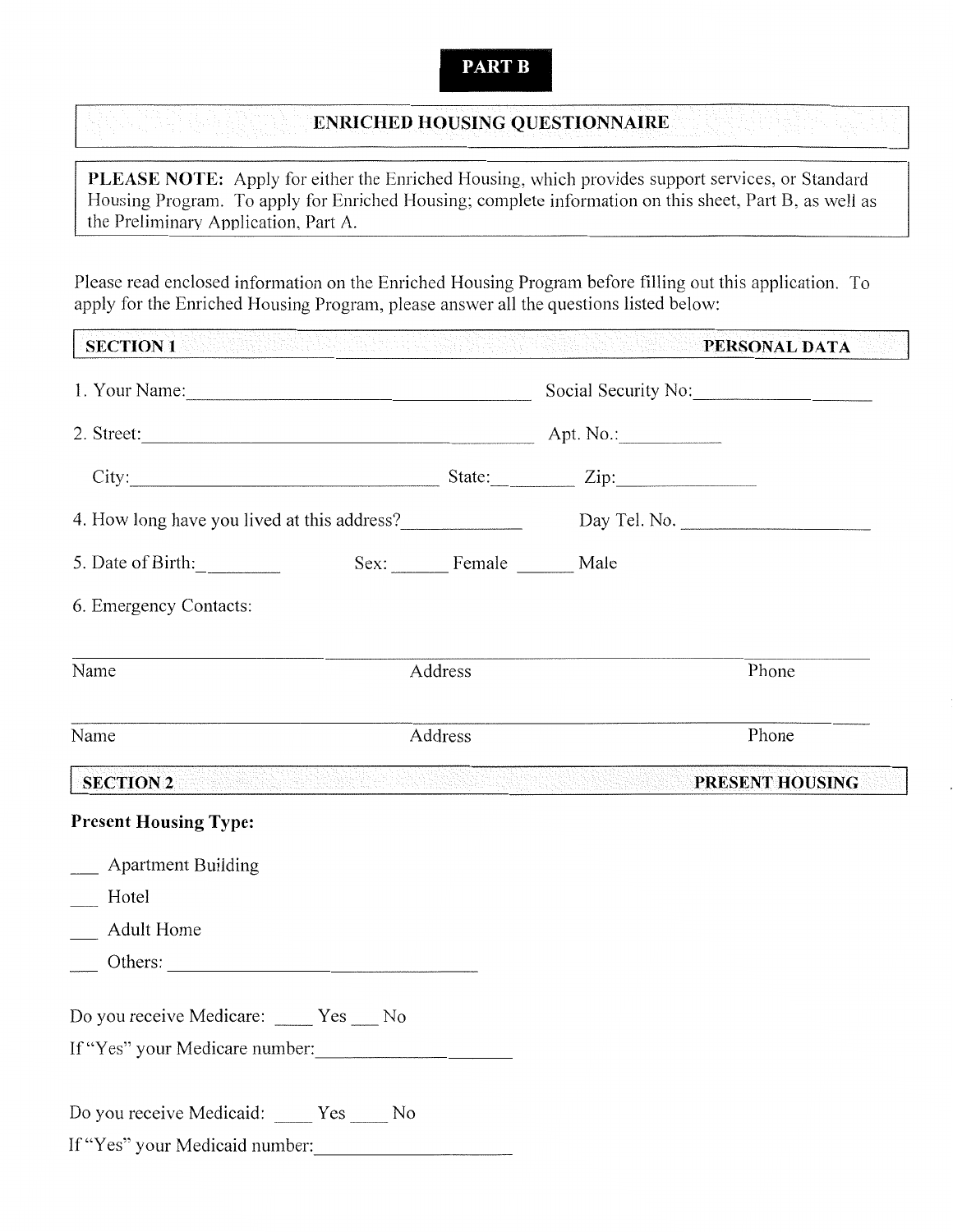#### **SECTION3 FUNCTIONAL ABILITY**

Describe your ability to function in the following areas:

# **A. Personal activities of daily living:**

# **1. Walking**

- 
- 
- \_\_\_ Independently, without assistance device<br>
\_\_\_ With difficulty, with or without assistance device<br>
\_\_ With continuous physical support (e.g. cane or walker)<br>
Require wheelchair
- - If an assistance device is used, indicate type:

## **2. Use of Wheelchair**

- Independently, with or without powered chair
- Require assistance in difficult maneuvering<br>Require total assistance
- 

# **3. Bathing:**

- No assistance
- Need assistance
- Indicate assistance type \_\_\_\_\_\_\_\_\_\_\_\_\_\_\_\_\_\_

# **4. Dressing:**

- Dress self
- Need assistance
- Have to be dressed

# **5. Medications:**

- No assistance
- Need assistance
	- Indicate assistance type \_\_\_\_\_\_\_\_\_

# **6. Grooming:**

- No assistance
- Need minor assistance (e.g. help with washing hair, trimming toenails)
- Need total assistance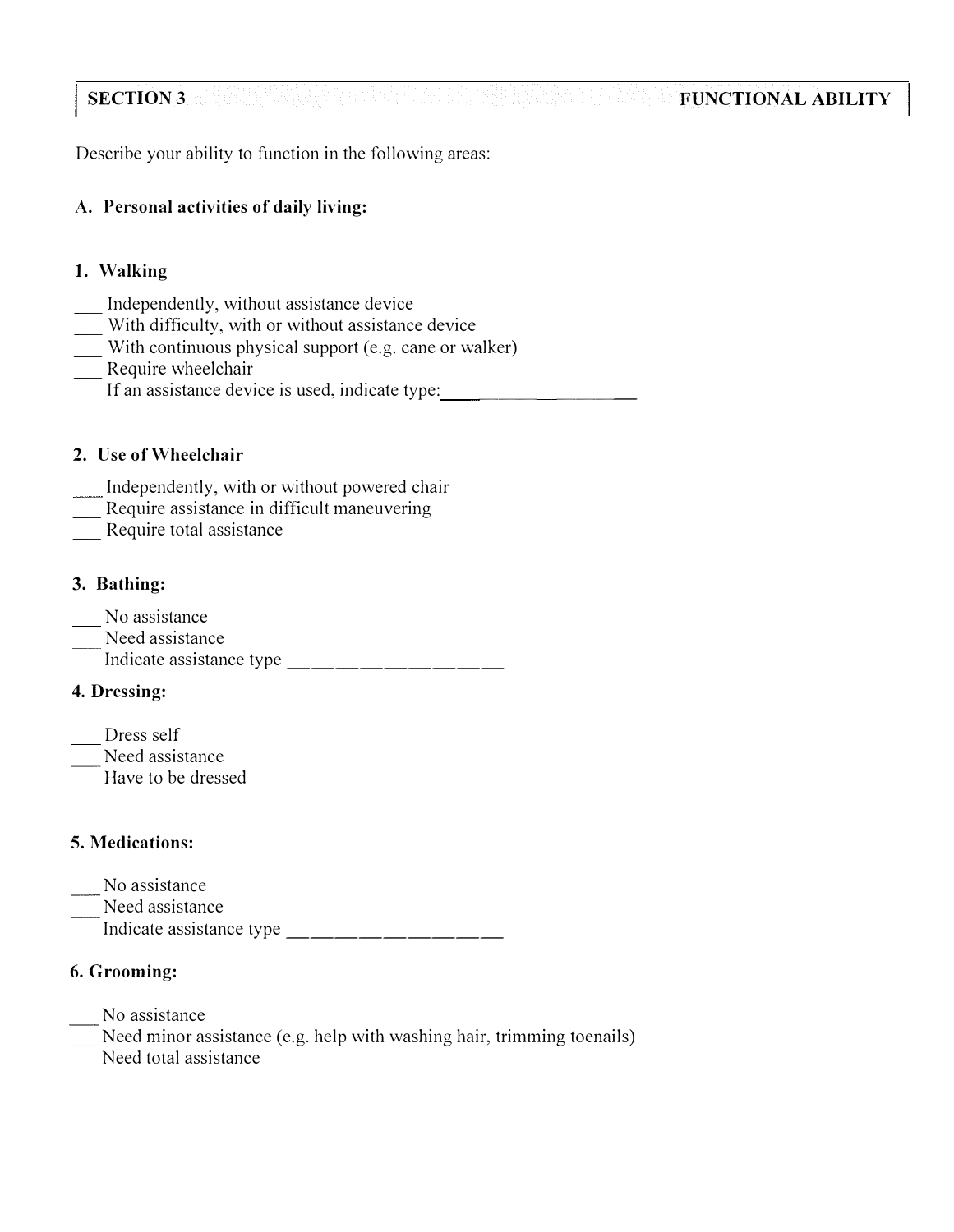#### **SECTION 3** FUNCTIONAL ABILITY (CONTINUED)

## 7. Preparing Meals:

No assistance Need assistance

# 8. Shopping:

No assistance Need assistance

**SECTION 4 SENSORY ABILITY** 

## Sight

# Hearing

Good

- Good (with or without correction)
- Vision adequate unable to read/see details
- Vision limited
- **Blind**

# Hearing slightly impaired

- Limited hearing (e.g. must be spoken to loudly)
- Virtually/completely deaf

#### **SECTION 5** DAILY FUNCTIONING

Domestic Activities of Daily Functioning:

Do you currently receive housekeeping, home assistance or assistance or any other housekeeping or personal care services? \_\_\_\_ Yes \_\_\_ No

If "Yes", specify type or types of services your receive:

How often do you receive these services?

Name of Agency:

- 1. House Cleaning:
- Need no assistance
- Need some assistance
- Need total assistance
- 2. Laundry:
- Need no assistance
- Need some assistance
- Need total assistance